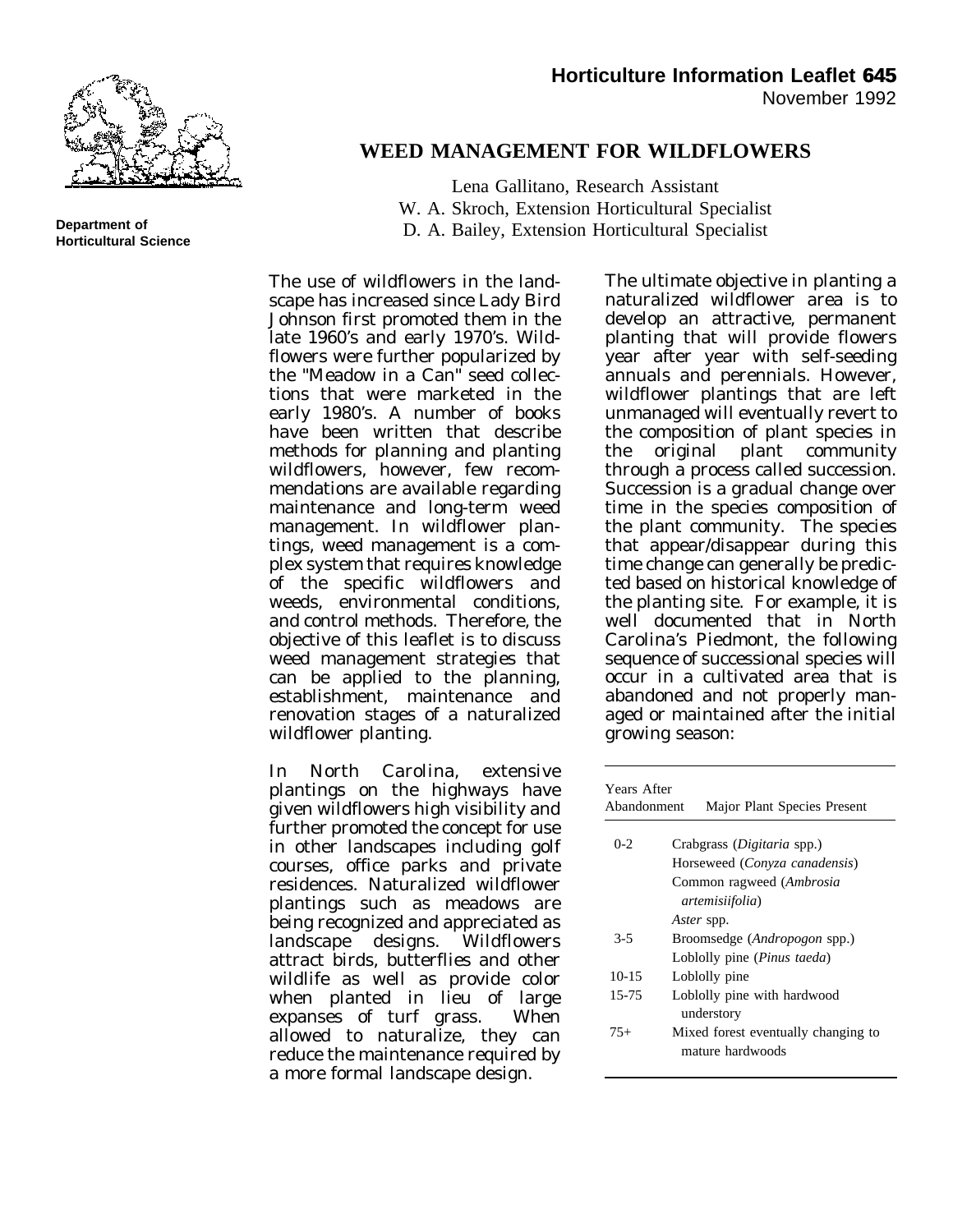Wildflower plantings will essentially follow this successional process because they are given very little maintenance after the initial establishment period. In addition to successional changes, other weed problems can be anticipated, based on knowledge of the site selected. A primary source of weed contamination is from seed that have been deposited in the "soil seed bank" over a long period of time. These seed often remain dormant for many years but will germinate when tillage lifts them to the soil surface where moisture, air, and light are favorable for germination. Research has found as many as 98 to 3,068 viable weed seed per square foot in the top six inches of soil. This quantity of seed, if allowed to germinate, would present a formidable weed population in a new planting. Therefore, in selecting a site for a wildflower planting, knowledge of previous weeds and past use of the land will allow insight into potential weed problems in the future.

# **I. PLANNING**

**A. Analyze the site for potential weed problems.** Assessing the wildflower site for potential weed infestations from the weeds present, the soil seed bank, the surrounding area and anticipated successional changes, is the first step toward developing a weed management strategy. The current weeds on the site should first be identified. If it is infested with difficult-to-control perennial weeds such as nutsedge (*Cyperus* spp.) or white clover (*Trifolium repens*), it may be best to select another site for the wildflower planting or weed pressure may be too great for wildflower establishment. If the site must be used, it may be advisable to spend several seasons dedicated to controlling and removing as many perennial and reseeding annual weeds as possible before planting wildflowers. Weed species and populations in surrounding areas should also be considered in the site selection process. Seed dispersal mechanisms that allow wind and water to bring in seeds from outside the planting area will add to the site's weed population. Germination times, such as fall or spring for annual weeds, will also affect wildflower growth if weeds are established and large enough to compete when the wildflowers germinate. After potential weed

species and their sources have been identified, their growth habits and characteristics should be studied. Knowledge of these weeds is essential in determining methods of control. (Weed identification references are included in the Reference Section.)

**B. Select the desired wildflower species.** The second consideration in the planning phase is the selection of the wildflower species. The species planted will affect weed management at the site. The objective in selecting a variety of wildflowers is to develop a plant community that will be attractive and compatible in terms of growing requirements, that will flower over extended periods of time, that will reseed the site for generation of new plants, and that can be held and maintained at the flowering successional stage. In order to be successful in a particular location, the wildflower species must be compatible with and adaptable to growing conditions at the site. They must also be competitive with other species present, including weeds. Native species generally are most adaptable to local growing conditions and are usually the most competitive with native weeds that will be present.

In determining species that are to be included in a wildflower seed mix, consideration should be given to the germination times and growth characteristics of the species. Most wildflower mixes are a combination of annuals for flower color the first year and reseeding annuals or perennials for flowers in the second and succeeding years. The objective in using a mix is to develop a wildflower community of compatible species. Species that germinate and emerge rapidly after planting will become better established, provide ground cover and, consequently, will help reduce the number and growth of weeds. Early establishment allows the wildflowers to develop better root systems and to capture available resources such as water and nutrients so they can successfully compete with weeds that germinate at later times. A careful selection of wildflower species will help with weed management at the site. (The Reference Section includes resources for selecting wildflower species.)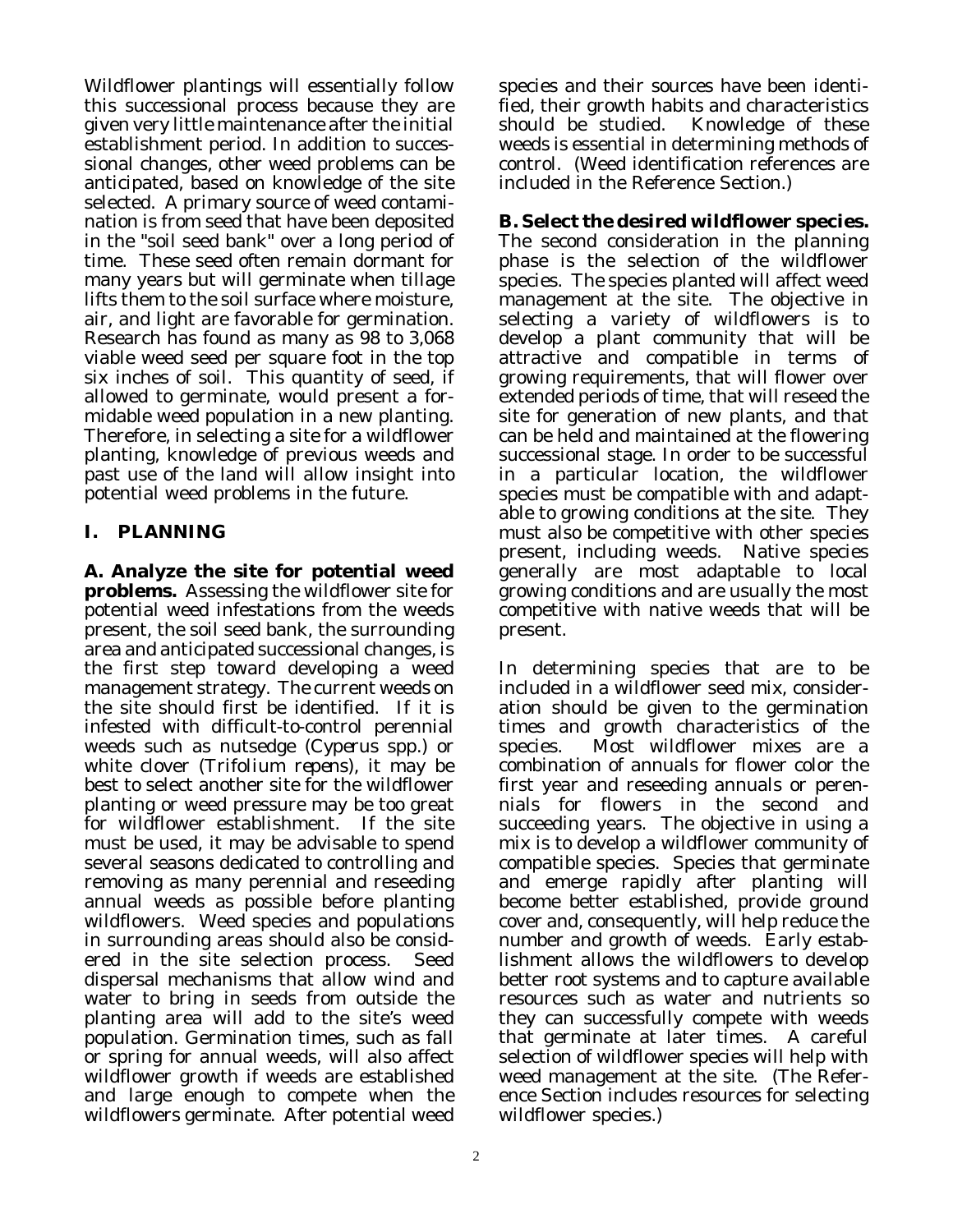### **II. SITE PREPARATION AND ESTABLISHMENT**

The second stage of weed management in wildflowers is site preparation and establishment of the planting. In North Carolina, fall (October/November) is the recommended planting time for wildflowers. Generally, the soil is cool (40 to 60°F) and moist at this time of year which promotes seed germination and establishment. Winter annuals and some perennials will germinate and overwinter as small seedlings. In addition, the soil is cool enough to hold summer annual seed in a dormant state for early spring germination. The most effective weed management during site preparation is to kill as many weeds and viable weed seed as possible to prepare the site for wildflower planting. There are essentially two methods that are effective: 1) the use of a systemic herbicide and 2) fumigation.

**A. Site Preparation with Herbicides.** Initial weed control with a systemic, nonresidual herbicide such as glyphosate (Roundup<sup>TM</sup> and other trade names), is the approach most often used in establishing wildflowers. Glyphosate is often thought to kill all plants, however, it has selectivity for some plants depending on the time of year it is applied and the growth state of the plant. Proper timing of the application is, therefore, very important to achieve maximum weed control results. (N.C. Cooperative Extension Service Publication AG-427, "Weed Control Suggestions for Christmas Trees, Woody Ornamentals, and Flowers" and the glyphosate label contain details on application rates and timing for specific weeds.)

In order to plant wildflowers in October or November, site preparation must begin in late summer (August/September). Total preparation time is approximately four to six weeks using the following method:

1. Be sure the area has NOT been mowed so grass and weeds will be the proper size at the time of spraying as specified on the glyphosate label.

2. Spray only when the plants are dry. When the site meets these conditions,

uniformly spray the area for coverage but do not wet the plants to runoff.

3. Allow at least six hours of drying time for maximum plant kill with glyphosate. The timing of this first application should coincide with active weed growth because the optimum susceptibility to glyphosate for perennial weeds is when they are actively growing. In addition, they are most susceptible when they are not stressed.

4. Seven to ten days after the initial spray when the grass and weeds are dying, till the site and prepare it for final planting. This should be accomplished by mid-September for planting in early October.

5. If weeds emerge, re-treat with glyphosate two to four weeks after the final tilling and bed preparation. Tilling will bring new weed seed to the surface. The soil will be warm and if sufficient moisture is present, many annual weed seed may germinate. These seedlings will die within seven days after treatment and the site will be ready for planting.

**B. Site Preparation with Fumigation.** A second technique for site preparation and establishment of wildflowers is the use of fumigation. Fumigants kill most weeds and dormant weed seed except those with hard seed coats such as Carolina geranium (*Geranium carolinianum*), white clover, and nutsedge. Fumigation is a temporary weed control method and new weed seed will germinate as they are introduced into the planting area. The advantage of fumigation is that wildflowers become better established prior to weed emergence. Research has shown that fumigation can result in increased plant size over non-fumigated sites. Although increased size can benefit wildflower growth, the cost of fumigation is high and must be considered.

There are several fumigants available for use in wildflowers including methyl bromide, metham and dazomet. Methyl bromide is a gas and for large areas requires the use of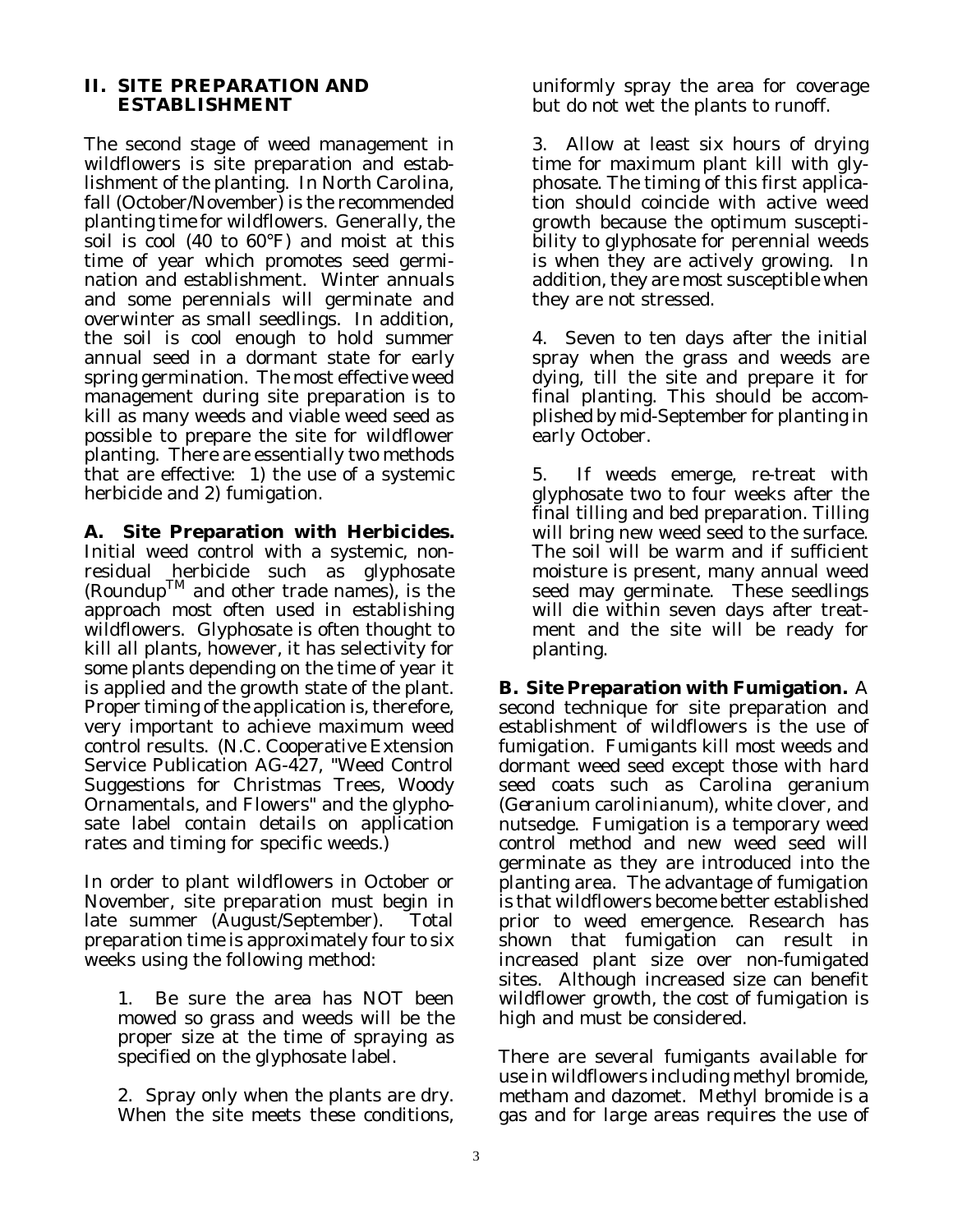specialized equipment and a licensed applicator. Metham (Vapam and Sectagon) are water soluble liquids and are less active than methyl bromide, but they are easier to use. Dazomet (Basamid Granular) is a granular product that is most effective in cool soil temperatures. The metham and dazomet fumigants remain in the soil for longer periods of time than methyl bromide. To ensure the soil is safe for planting a soil bioassay should be conducted after any fumigation. However, because of the potential for prolonged soil activity with metham and dazomet, a bioassay is essential when these fumigants are used. If the soil still contains the fumigant, planting wildflower seed will result in the death of the seed. Extension publication AG-427 contains additional fumigation information and a complete procedure for conducting a soil bioassay.

If fumigation is chosen for preparation of a wildflower planting site, the site should be tilled and prepared for planting in late summer to early fall (August/September). Fumigation requires adequate soil moisture for movement in the soil and is generally very effective in September to early October when soil temperatures are still high. The site can be planted when the bioassay shows the soil is safe for planting (late October/ November).

**C. Planting.** At planting time, loosen the soil surface slightly to enhance seed contact. At this time the soil surface should be disturbed as little as possible because most annual weed seed that germinate are within the top one-fourth inch of soil. If the soil is deeply disturbed, additional weed seed that are capable of germinating and competing with the wildflowers will be moved to the soil surface.

Distribute the wildflower seed evenly in the planting area to give each seed adequate space and resources for germination. Even seed distribution allows maximum coverage of the soil by new seedlings and provides the most benefit in weed suppression. After sowing, either tamp the soil or water the area to ensure good seed-soil contact. A light, seed-free mulch, such as wheat straw,

can also be used for seedling protection. The mulch should be lightly and evenly dispersed with no heavy clumps. A heavy, uneven mulch reduces wildflower growth and development and results in areas with no plants.

## **III. MAINTENANCE AND RENOVATION**

The third and final stage in the development of a weed management strategy for wildflowers is to develop both short and longterm maintenance programs. The best approach for developing these programs is to: 1) anticipate weed problems, such as successional changes, before they occur; 2) identify seedlings quickly as they grow; and 3) take corrective weed control action as soon as possible. In general, weed seedlings are easier to control before they mature and establish good root systems. Optimum size for best control is usually four inches or less. Early control will reduce weed competition with young wildflower seedlings giving them maximum growth conditions.

After a wildflower planting is established, there is no single approach or "magic formula" to manage encroaching weeds. The problem is further compounded by the fact that most wildflower plantings are a mix of species, thereby reducing the number of herbicides that can be safely used for weed control. Similar plants, such as those in the same family, generally have similar tolerance to selective herbicides. For example, many popular wildflowers are in the Compositae family and so are many of the troublesome weeds in North Carolina. As a result, if an herbicide is safe for the wildflower, it will probably have no effect in controlling closely related weeds. With a mix of wildflowers from various families, it is unlikely that one herbicide will be completely effective for weed control without damaging some wildflowers. Therefore, weed management programs must be developed to use a combination of cultural, chemical and mechanical weed control techniques.

Most wildflower plantings are not static but change annually and seasonally due to the mix of species. A good mix will provide flushes of seasonal flowering from spring to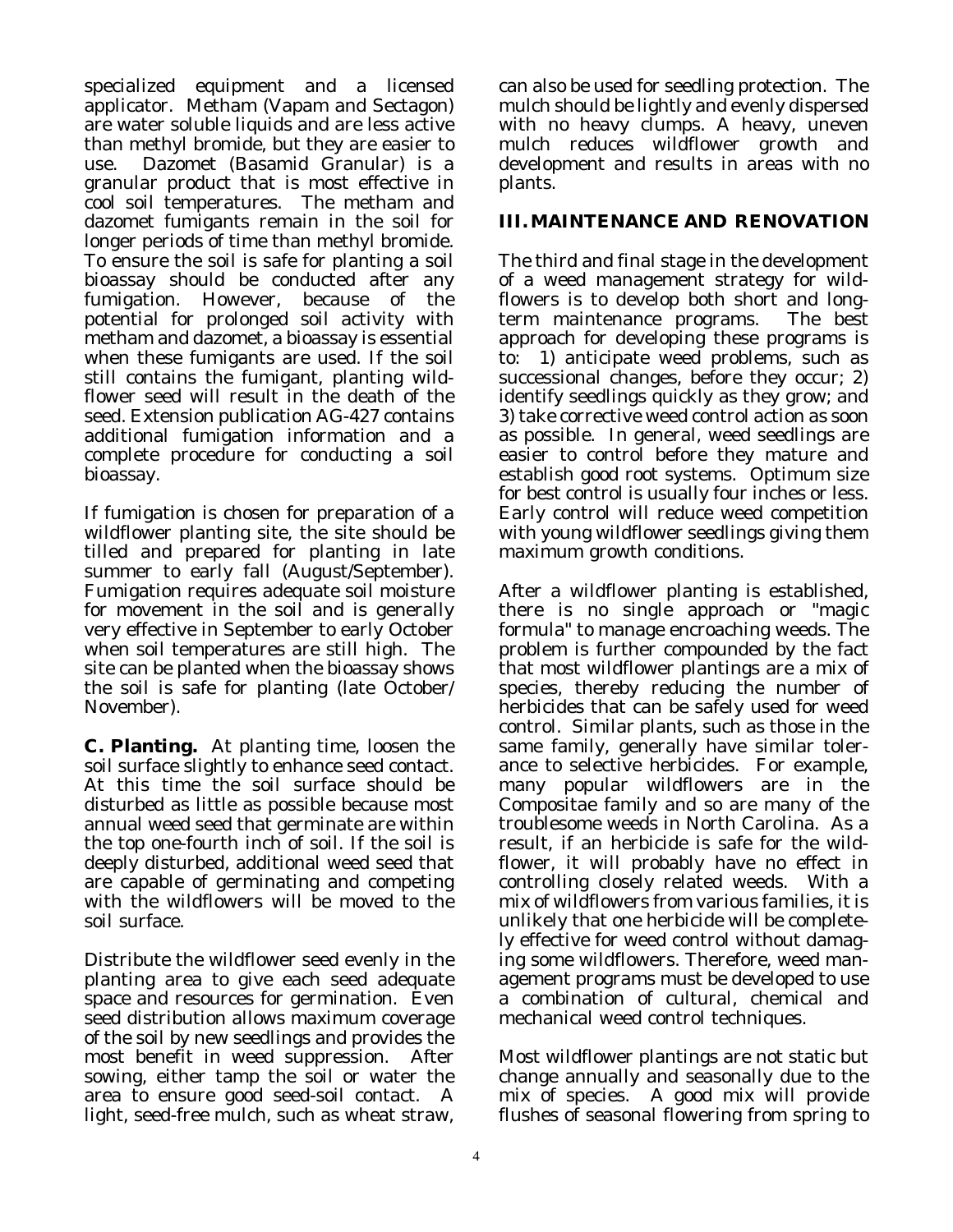fall. Annual changes will occur based on the number of perennial plants and those species that have reseeding potential and the extent to which that potential is realized. Reseeding is essential for natural regeneration of plants in order to perpetuate and extend the life of the planting. Weed control techniques should be carefully selected in order to optimize wildflower reseeding potential at the site.

An integrated weed management approach that incorporates multiple weed control techniques and is site specific will be the most effective for wildflowers. Avoidance of the weed problem by preventing regeneration is often easier than trying to establish weed control at a weed infested site. In selecting the techniques to use, remember that small seedlings are the easiest to control. Also, control of weeds at the site will prevent weed seed dispersal and the development of other weed propagation structures such as rhizomes and tubers. Good control will minimize future weed pressure. A range of weed control techniques are discussed below. The manager must evaluate the site on a continuing basis and select those techniques that will be most effective on a long term basis for a given location.

**A. Competition.** One method of weed control that is often overlooked is competition. Seedlings that emerge first are often able to capture more space and resources and this gives them a competitive edge over later germinating seed. Young plants are the most susceptible to damage from weed competition. Therefore, if wildflowers are planted in a properly prepared, weed-free site, they will be quicker to germinate and establish than weeds. Early development of the wildflower canopy in the spring will also help suppress weed growth. An even distribution of seedlings at this stage will allow maximum growth of the wildflowers. If the wildflowers are heavily planted, they will compete with themselves. This will cause dieback and open areas within the site which promotes weed establishment. In North Carolina, horseweed can be expected to encroach in the first two years based on successional changes. It is difficult to control in wildflowers because it is a fall germinating composite. Horseweed, however, can be suppressed with a good cover of fall wildflowers because it requires bare ground to germinate. Understanding weed and wildflower biology is essential in order to make maximum use of growth characteristics for weed suppression.

**B. Mowing.** Most wildflower plantings are maintained with an annual mowing. Mowing prevents development of pines and hardwood trees and arrests the successional development at the herbaceous plant stage. Mowing should be timed to meet three objectives: 1) to remove weeds before they flower and develop viable seed; 2) to disperse wildflower seed for reseeding within the site; and 3) to remove dead plant material and improve the appearance of the planting. Mowing is an important management tool and timing is essential to maximize weed control and wildflower reseeding.

**C. Hand pulling.** Hand pulling is a viable alternative for weed control in small wildflower planting sites. Any weeds that are pulled from the site before seed mature and disperse will contribute to future overall weed control. One weed can produce thousands of seeds. Therefore, even on the smallest scale, the contribution of hand pulling should not be overlooked.

**D. Chemical control.** Chemical weed control programs are based on herbicide selectivity and plant tolerance. The objective with chemical control is to find an herbicide that wildflowers can tolerate but which is detrimental to the weeds present. As discussed earlier, similar plant species have similar tolerance to herbicides. For this reason, herbicides are often classified as broadleaf and grass (graminicide) herbicides based on the weeds they control. Herbicide labels list the weeds that are controlled as well as tolerant, desirable species. At present, there are very few wildflowers included on broadleaf herbicide labels. Therefore, there are no broadleaf herbicides that are known to be safe for a wide range of wildflower species. On the other hand, most weedy grasses can be controlled in wildflowers with a graminicide such as sethoxydim (Vantage, Poast) or fluazifop (Ornamec,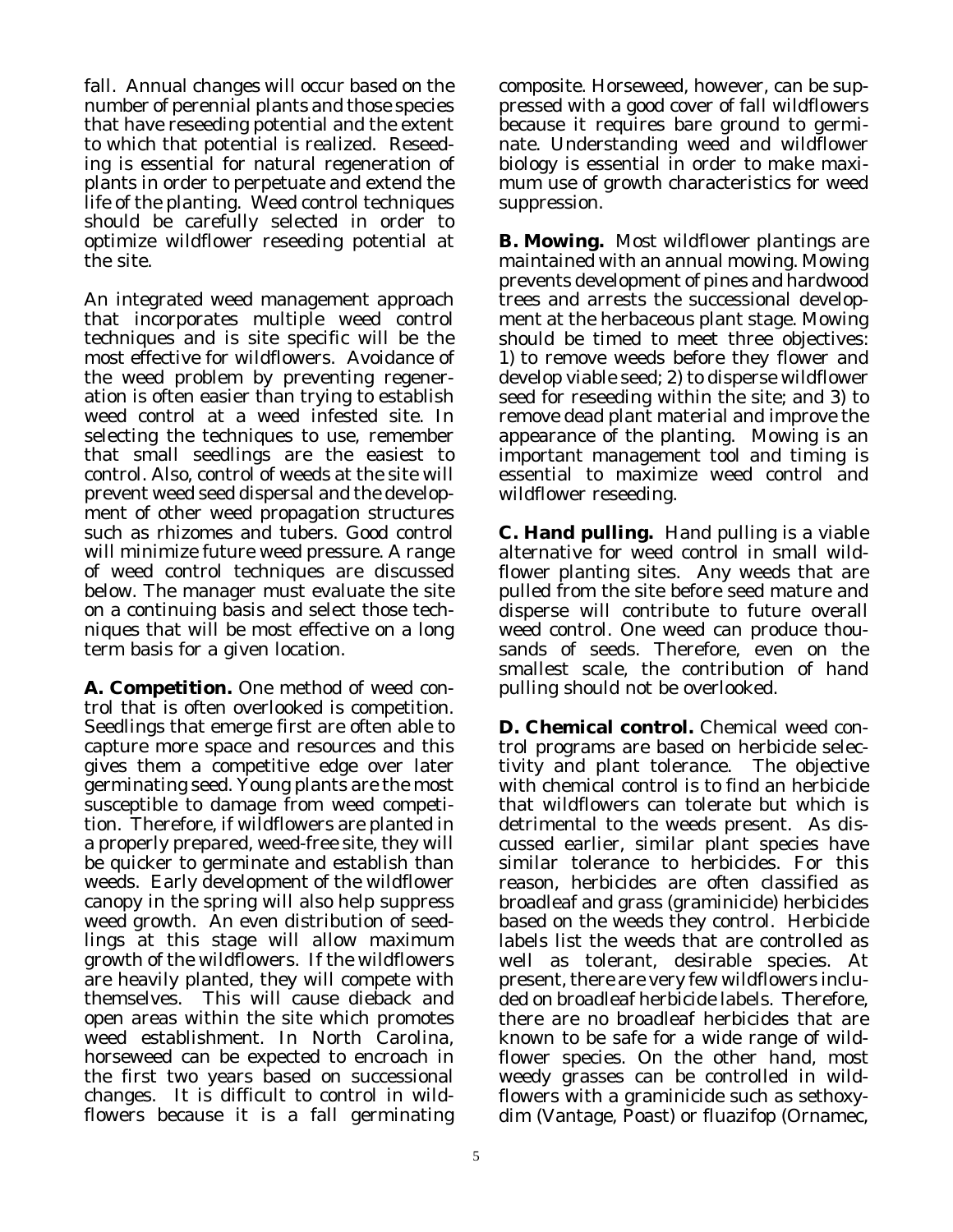Grass-B-Gon) without damaging the broadleaf wildflowers. However, use of a graminicide will also control any native or ornamental grasses that may be included in the wildflower planting.

In addition to the broadleaf and grass classification, herbicides are also categorized by their activity as either preemergence or postemergence herbicides. For the purposes of maintaining established wildflower plantings, preemergence herbicides would be applied to the soil prior to the emergence of the target weeds. Postemergence herbicides are applied after the emergence of the target weeds.

Preemergence products are applied uniformly to the soil to prevent germination and growth of the weeds controlled by the herbicide. This will require tolerance by all the wildflowers in the planting or it may damage susceptible species. In an established bed, these herbicides may be safe for existing plants. However, there is little known regarding the effects of preemergence herbicides on the reseeding potential of wildflowers. If the preemergence herbicide is detrimental to the wildflower seeds, regeneration of new wildflower plants would be reduced. In a planting with a good, established wildflower population and a growing weed population, the use of a preemergence may be warranted to reduce the weeds, even though reseeding will be reduced for a period of time. Managers should consider these possibilities when making the decision to use preemergence herbicides.

Postemergence herbicides are usually sprayed on actively growing weeds. One way to circumvent damage to the wildflower planting is to select a method for application that directs the herbicide to the targeted weeds and avoids the wildflowers. The following application methods can be used for this purpose:

1. Spot spray - A small sprayer is used that can be directed to individual or small groups of weeds so the spray will not contact desirable wildflowers.

2. Wipe-on application - An application device is used to wipe the herbicide on weeds that are taller than the wildflowers. Equipment may be either a rope wick or roller type applicator. This technique may be particularly useful for reducing tall weeds such as horseweed. Inexpensive hand wicks are available.

3. Clip-cut - Hand-held clippers that dispense a thin layer of herbicide onto the blade can be used to selectively cut weeds. This method applies the herbicide to the cut surface of the stem so it is translocated into the weed to kill the total plant.

When planning any chemical control program, the user has the responsibility to determine the most effective herbicide to use, timing of the application, and the proper rates. **Herbicide labels must always be carefully read and followed** for the best and most cost effective results.

**E. Allelopathy.** Some plants produce chemical compounds that inhibit the growth of other nearby plants (allelopathy). The toxic substances may be released from the roots or leaves and through plant residues on the surface that are leached into the soil with rainwater. Weeds are known to have allelopathic (detrimental) effects on some crops and vice versa. Some of the weeds that are known or suspected to be allelopathic are bermudagrass (*Cynodon dactylon*), johnsongrass (*Sorghum halepnese*), yellow and purple nutsedge, pigweed (*Amaranthus* spp.) and sunflower (*Helianthus* spp.). Horseweed is known to be allelopathic to itself. This most likely is the reason it declines in the successional changes in North Carolina's Piedmont. However, even though it will decline over several years, if it is left in most wildflower plantings, it will severely reduce the wildflower population by outcompeting more desirable plants.

Knowledge of allelopathic effects will never become a total weed control method for wildflowers. However, by observing differences in wildflower plantings and surrounding areas, managers may see differences in plant growth that can be effectively used in developing a weed management strategy.